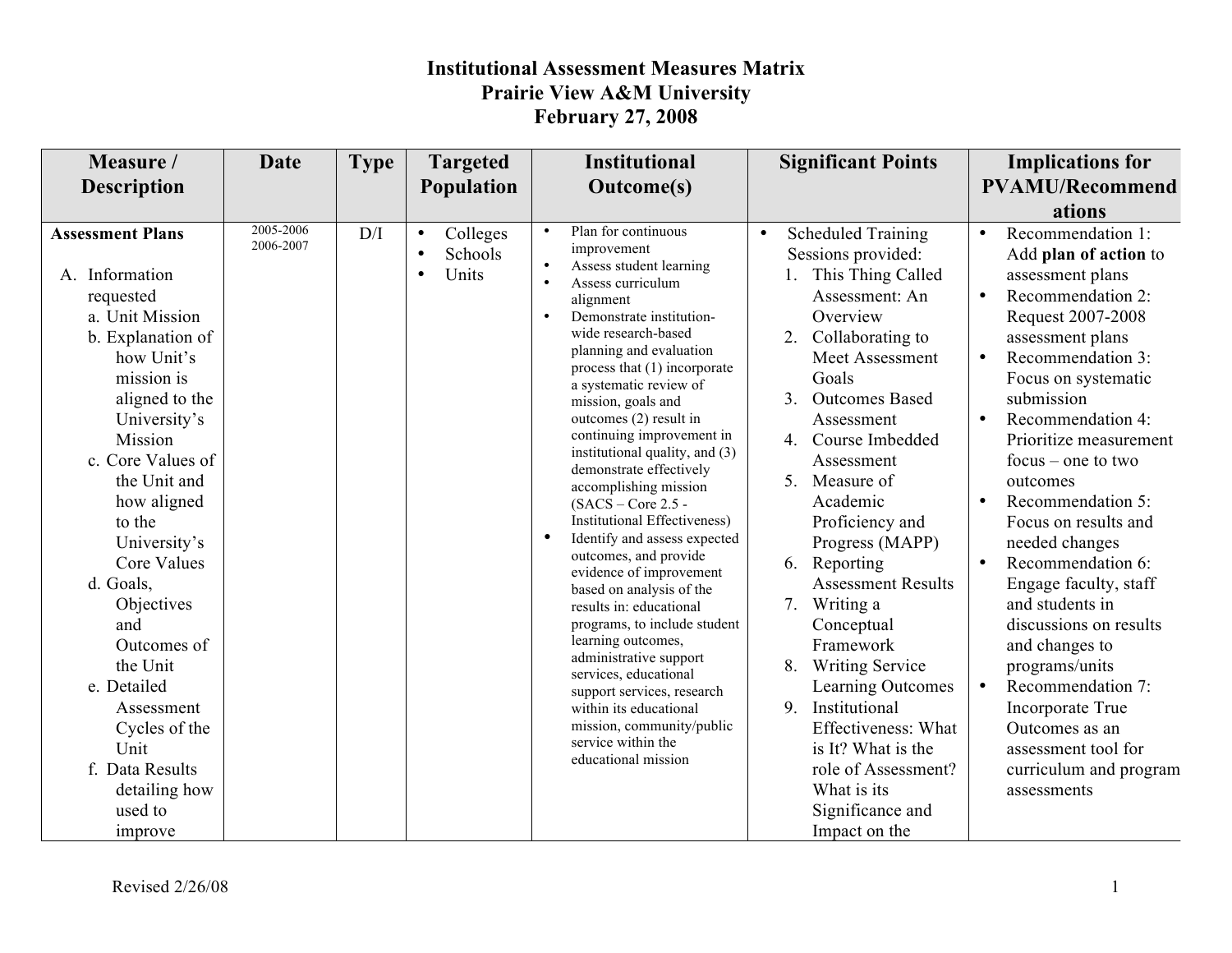| student<br>learning or<br>outcomes<br>and/or<br>service<br>delivery                                                                                                                                                                                                          |                        |             |                                 |                                                             | Success of a Higher<br>Education<br>Institution?<br>Provide technical<br>$\bullet$<br>assistance to units<br>$2005 - 2006$ -<br>$\bullet$<br><b>Assessment Plans</b><br>Received<br>2006-2007 Assessment<br>$\bullet$<br>Plans Received<br>200602007 Assessment<br>$\bullet$<br><b>Results Received</b> |                                                                                                                                                                     |
|------------------------------------------------------------------------------------------------------------------------------------------------------------------------------------------------------------------------------------------------------------------------------|------------------------|-------------|---------------------------------|-------------------------------------------------------------|---------------------------------------------------------------------------------------------------------------------------------------------------------------------------------------------------------------------------------------------------------------------------------------------------------|---------------------------------------------------------------------------------------------------------------------------------------------------------------------|
| <b>CIRP</b><br>Gain information on<br>student characteristics:<br>parental income and<br>education, ethnicity'<br>financial aid;<br>secondary school<br>achievement and<br>activities; educational<br>and career plan;<br>values, attitudes,<br>beliefs and self-<br>concept | 2006-2007              | $\mathbf I$ | Freshmen<br>$\bullet$           | Gain information on<br>$\bullet$<br>student characteristics |                                                                                                                                                                                                                                                                                                         | Recommendation:<br>$\bullet$<br>Repeat survey in 2008-<br>2009                                                                                                      |
| <b>Core Curriculum</b><br><b>Survey</b>                                                                                                                                                                                                                                      | 2004-2005<br>2005-2006 | $\mathbf I$ | Undergrad<br>$\bullet$<br>uates | Gain graduating student<br>$\bullet$<br>perceptions         |                                                                                                                                                                                                                                                                                                         | Repeat administration<br>$\bullet$<br>in 2007-2008<br>Conduct reliability and<br>$\bullet$<br>validity studies<br>Develop faculty version<br>$\bullet$<br>of survey |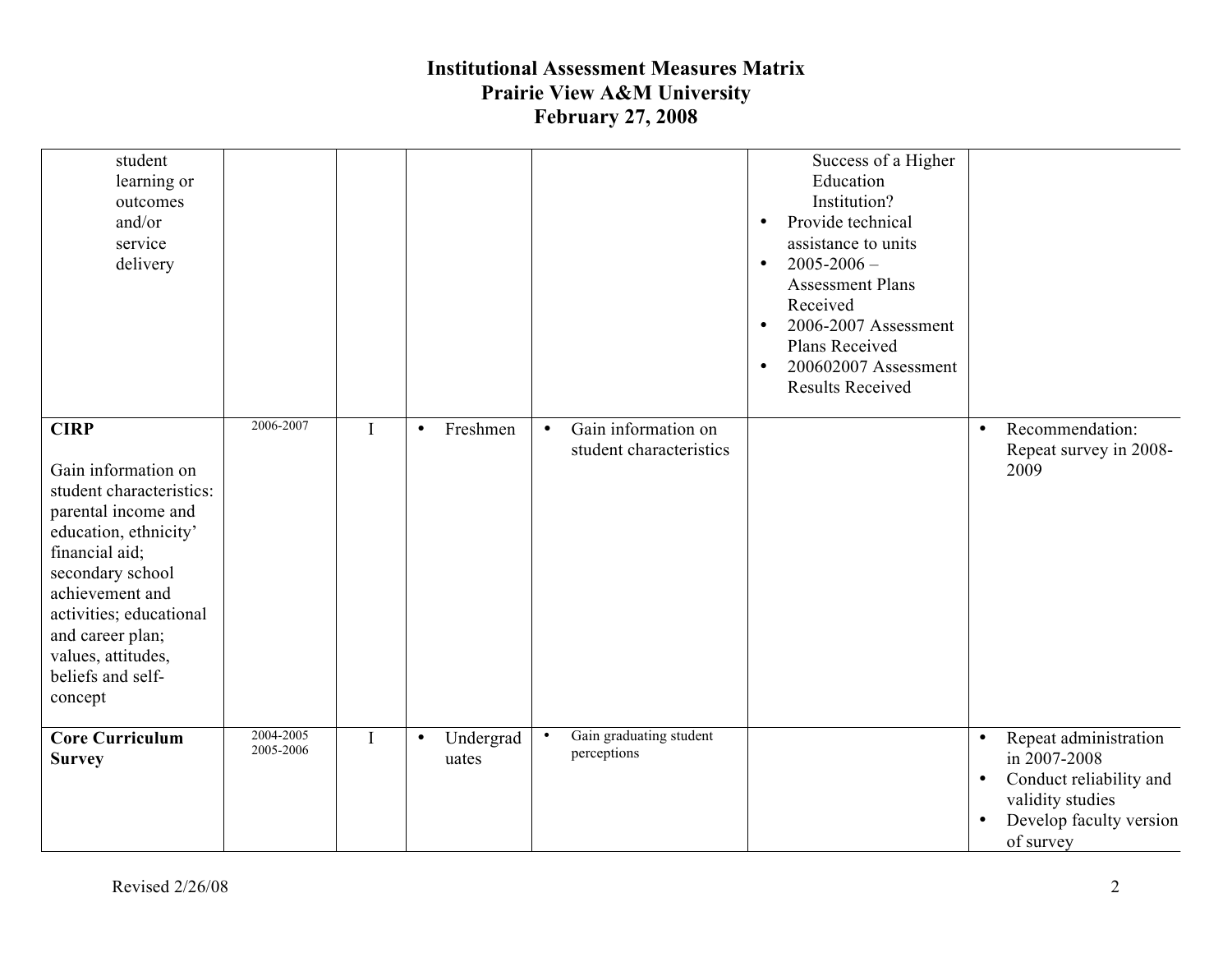| <b>External Examiner</b><br>Brechiani, Caples                                                                                                                  | 2006-2007<br>2007-2008              | D        | Faculty<br>$\bullet$<br>Staff<br>$\bullet$                       | Provide impartiality<br>$\bullet$<br>(external validity) -provide<br>information insiders do not<br>see<br>Consultation for student and<br>$\bullet$<br>program evaluation<br>Incorporate external<br>$\bullet$<br>stakeholders and<br>community<br><b>Supplement Assessment</b><br>$\bullet$ | $\bullet$<br>Follow-up with<br>examiners<br>$\bullet$                       | Recommendation 1:<br>previous external<br>Recommendation 2:<br>Identify additional<br>external examiner(s)                                                                                                                                                                          |
|----------------------------------------------------------------------------------------------------------------------------------------------------------------|-------------------------------------|----------|------------------------------------------------------------------|-----------------------------------------------------------------------------------------------------------------------------------------------------------------------------------------------------------------------------------------------------------------------------------------------|-----------------------------------------------------------------------------|-------------------------------------------------------------------------------------------------------------------------------------------------------------------------------------------------------------------------------------------------------------------------------------|
| <b>Focus Groups</b>                                                                                                                                            | 2006-2007<br>2007-2008              | $\bf{I}$ | Freshmen<br>$\bullet$<br>(Achievin<br>g the<br>Dream<br>Project) | Triangulate with other<br>$\bullet$<br>student measures<br>Gather ideas, details, new<br>$\bullet$<br>insights                                                                                                                                                                                | $\bullet$<br>$\bullet$<br>class                                             | Recommendation 1:<br>Expand focus groups to<br>general freshmen class<br>Recommendation 2:<br>Conduct additional<br>focus groups with upper                                                                                                                                         |
| <b>MAPP</b><br>Measure of all four<br>general education<br>skills (critical<br>thinking, reading,<br>writing, and<br>mathematics) with one<br>integrated test. | 2005-2006<br>2006-2007<br>2007-2008 | D        | Freshmen<br>$\bullet$<br>Seniors<br>$\bullet$                    | Demonstrate baseline<br>$\bullet$<br>achievement<br>Demonstrate student<br>$\bullet$<br>learning<br>Provide external validity<br>Establish baseline academic<br>$\bullet$<br>achievement                                                                                                      | $\bullet$<br>$\bullet$<br>courses<br>2008 seniors<br>$\bullet$<br>$\bullet$ | Recommendation 1:<br>Use to improve<br>curriculum alignment<br>Recommendation 2:<br>Use to improve<br>design/redesign core<br>Recommendation 3:<br>Test sample of 2007-<br>Recommendation 4:<br>Target four areas to<br>improve learning<br>Recommendation 5:<br>Consider including |